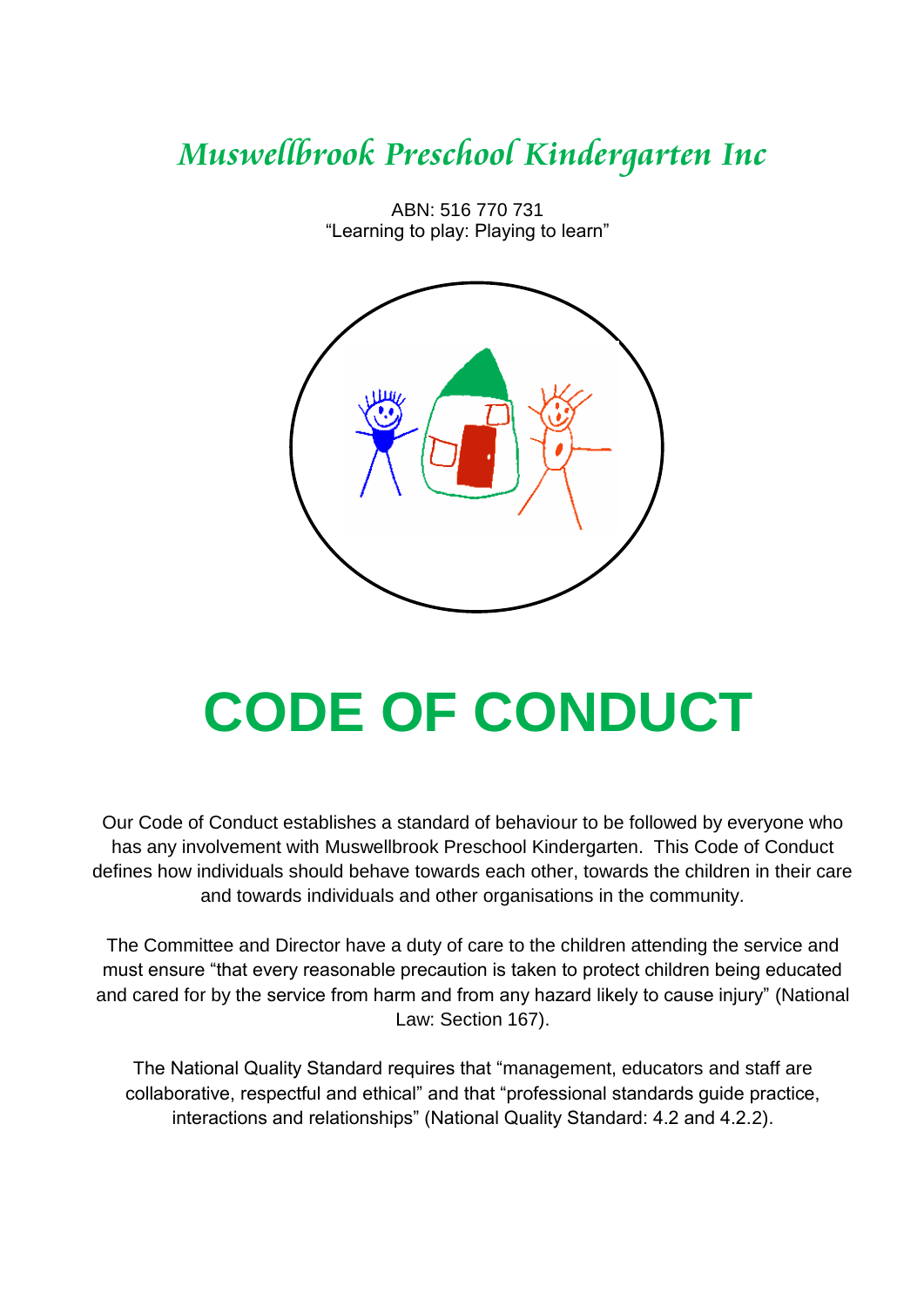# *In relation to the Code of Conduct*

## **Staff and Committee will:**

- Provide a high quality, rich and meaningful early childhood education
- Conduct themselves in a professional manner with kindness and empathy.
- Abide by all child protection laws/policies and procedures at all times.
- Meet the needs of all children within our care and promote their physical, social, emotional and language development.
- In the course of his/her duties, comply with relevant legislation, professional rules and the preschools policies and procedures.
- Not post inappropriate material on social media.
- Ensure all interactions with children are respectful. They must allow for children to develop an understanding of self and others, experiment with social skills and enhance intellectual growth.
- Ensure all children are treated with respect and consideration. All children will have the opportunity to participate in all activities provided.
- Respect children's ethnicity and cultural differences.
- Ensure the dignity and rights of each child will be maintained at all times.
- Ensure child management techniques will not include physical, verbal or emotional punishment, including punishment that humiliates, frightens or threatens the child.
- Ensure children will not be isolated for any reason other than illness or accident or endangering another child or staff member
- Ensure children will be given emotional support at all times and will be provided with support in learning experiences.
- Arrive at the Preschool on time, comply by our dress code and participate in an induction process
- Understand the safety and welfare of the children in our Preschool is paramount
- Be familiar with policies and procedures and ensure they are followed.
- To have looked over our allergies and care plan folder so you are aware of those children who you may need to be sensitive to.
- Respect other colleagues and actively support them.
- Be polite and well-mannered and have regard to all those who access the Preschool
- Fulfil your responsibilities and duties to the children to the best of your ability.
- Be attentive in work health and safety matters and reporting any issues to Preschool management.
- Not abuse, deface or wilfully damage Preschool property.
- Staff are permitted to hold and comfort a child by picking the child up being aware of manual handling and work health and safety.
- Everyone will respect personal space of our parents and other staff members.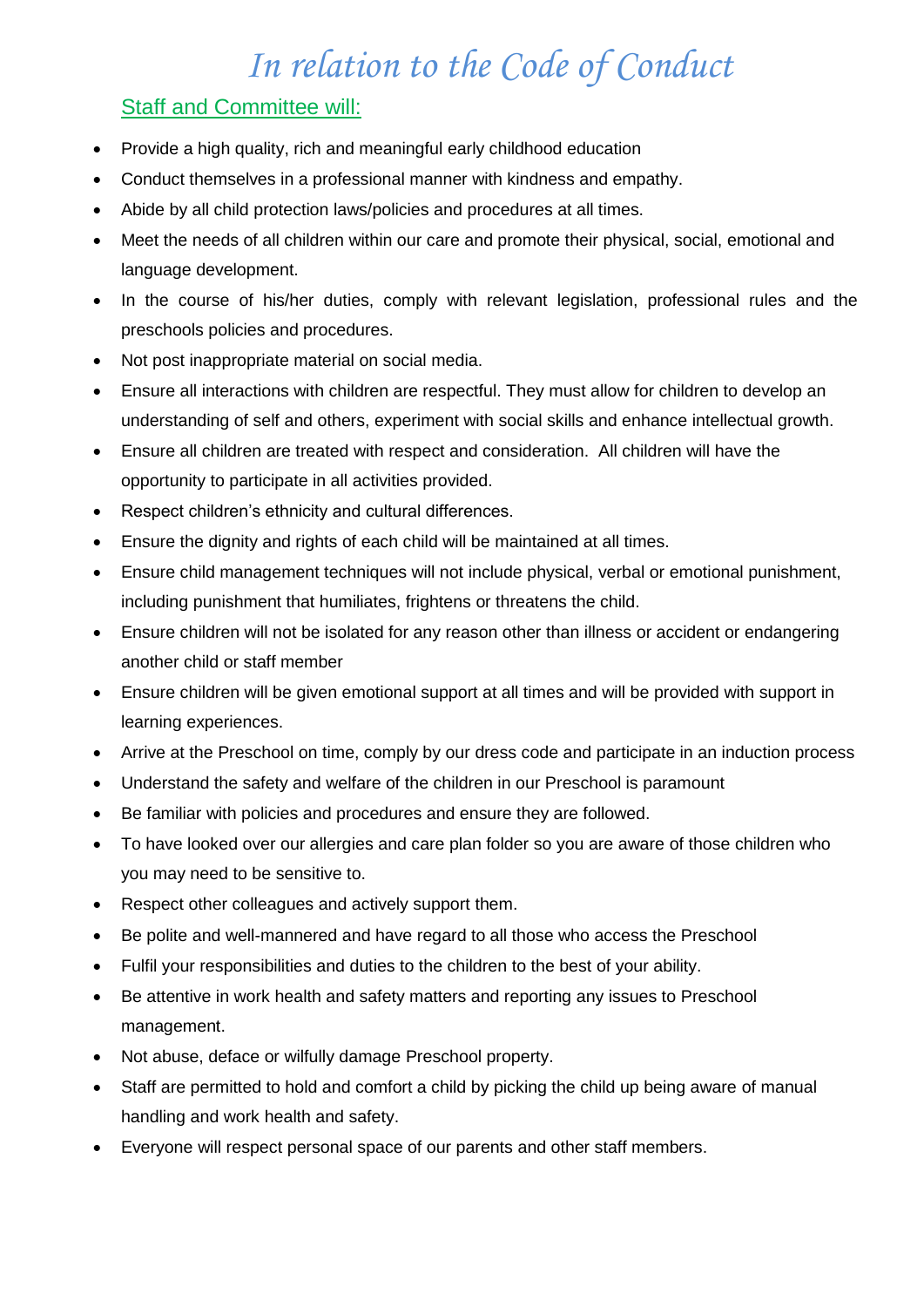### **In relation to…**

#### **Convictions**

 Advise the President or Director of any convictions that have occurred after the initial employment/screen has been undertaken.

#### **Conflict of Interest**

- Declare a conflict of interest in a situation where a personal or professional interest may conflict with their position, obligations and responsibilities. It may also include if a person uses their influence in a way which might compromise the Preschools reputation or affect the conduct of its business.
- Avoid any situation which may result in a conflict of interest.

#### **Other Employment or Business**

- If engaging in outside employment or business, ensure that the outside employment or business will not result in any conflict with their duties to the Preschool; and/or breach any of the requirements of their employment contract. Prior approval from the Director/Committee must be sought before engaging in the activity where conflict will be present.
- Be responsible for fulfilling their employment commitments which includes attending staff meetings and work during stand down time.

#### **Confidentiality and Information Security**

- This Code of Conduct is not intended to prevent the Preschool from requiring employees and/or Committee members to enter into a deed of confidentiality and/or provide undertakings in relation to confidentiality.
- Only access the Preschool information needed for Preschool business.
- Not use the Preschool's information for private purposes.
- Not seek or obtain, either directly or indirectly, any financial benefit or other improper advantage for themselves, or any other person or organisation, from any information to which they have access to because of their engagement at the Preschool;
- Only use or release the Preschool's information in accordance with established Preschool policies and procedures; and
- Use and secure information appropriately and not disclose confidential information.

#### **Property**

- Only use the Preschool property, funds, facilities and services for authorised purposes.
- Not abuse, deface or wilfully damage Preschool property.

#### **Respect for Others**

- Treat others with respect
- Be aware of, and adhere to the Preschool's policies and procedures relating to workplace health and safety, equal employment opportunity and the prevention of unlawful discrimination (including sexual harassment) and harassment; including behavior that degrades, demeans, humiliates or embarrasses someone that a reasonable person would know is unwelcome.
- Not tolerate any form of abuse that puts another person at risk of harm (sexually, physically with or without a weapon or psychologically), including verbally, in writing, online or otherwise
- Not tolerate any form of bullying (physical, verbal, emotional, social or cyber bullying), including comments, actions or visual displays that are intentional, hurtful and repetitive
- Any contact from families outside of school hours regarding any child in their care is to be referred to the Director.

#### **Public Statements**

- Inform the Preschool as soon as any media enquiries are received.
- Ensure communication with media and wider community connections are conducted by the Director or as delegated by the Director
- May use discretion when interacting with the media on excursions and inform the Director of this interaction

#### **Alcohol and Prohibited Drugs**

 Not be under the influence or consume alcohol on any Preschool premises while children are being cared for.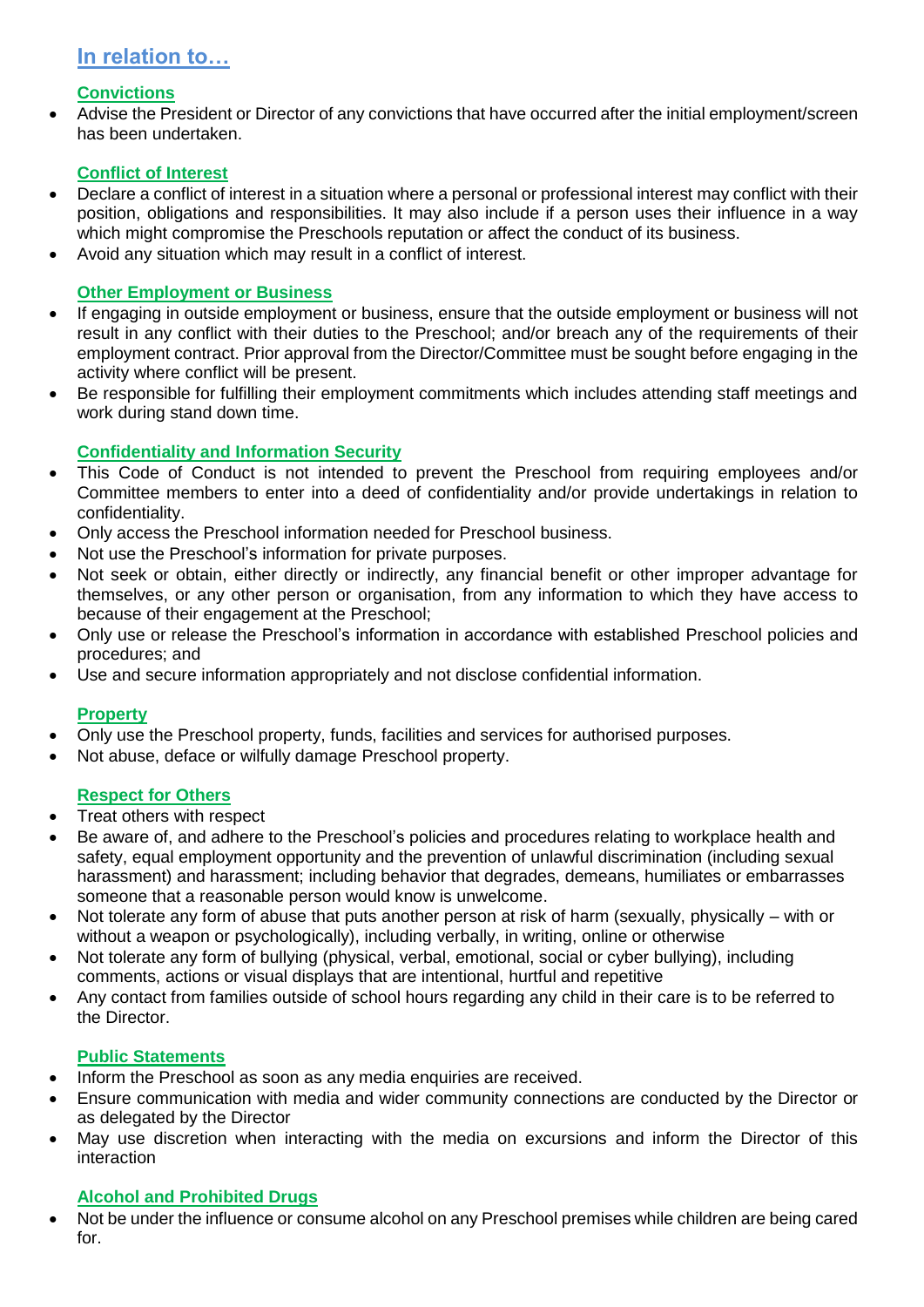- Not consume alcohol on any Preschool premises without the express approval of the Director at any event outside of normal Preschool hours.
- Not bring prohibited drugs onto any Preschool premises.
- Not be under the influence or take prohibited drugs on any Preschool premises while children are being cared for.
- The Preschool can undertake random drug and alcohol testing as per its drug and alcohol policy.

#### **Security**

Employees must adhere to all security policies, procedures and instructions, and ensure at all times the physical security of all Preschool premises.

#### **Gambling**

Gambling is not permitted on Preschool premises except in the event of small office sweeps or tipping competitions (eg Footy Comps and Melbourne Cup) which require prior Director approval.

#### **Smoke-free Workplace**

All preschool workplaces are smoke free. The smoke free zone extends to within four metres of any pedestrian entrance or exit from a workplace and carparks.

#### **Gifts**

In general, you must not accept gifts and benefits from anyone that have more than a nominal or token value. Gifts that are deemed inappropriate in value or content, gifts given frequently or expensive gifts must be reported to the Director.

Any monetary gifts must be declared and if deemed inappropriate will be returned.

Gifts given to a child enrolled at the Preschool must not be given on an individual basis except when each child in the class receives a similar gift for the same purpose. Gifts cannot be given to an individual child where the intention is to gain advantage.

#### **Harassment and discrimination**

You must not harass, discriminate against, or support others who harass and discriminate against children, Committee, colleagues or members of the public. This includes, but is not limited to harassment and discrimination. These can be on the grounds of gender, pregnancy, age, race (including nationality, ethnicity or religious background), political affiliation, marital status, disability, sexual orientation or transgender status.

#### **Neglect**

The neglect of any child in your care is reportable conduct to the NSW Ombudsman and may warrant instant dismissal.

An example of neglect that might be considered harmful: an employee failing to uphold their "duty of care" to attend to a child's basic physical and emotional necessities such as not allowing the child to have access to food, appropriate clothing or medical attention.

#### **W.H. & S**

Work Health & Safety is the responsibility of everyone at Muswellbrook Preschool. Identified risks need to be recorded through our daily safety checking systems or if of a more serious risk is identified, the Director/Administration must be immediately notified.

#### **Physical contact**

In the course of your employment it is appropriate to comfort a child that is distressed by placing them on your knee and speaking calmly and positively. Staff need to be at all times able to be viewed by another staff member. It is not appropriate for example for a staff member to comfort a child within the outdoor shed or any secluded area of the Preschool.

#### **Reporting breaches of Code of Conduct**

You should report any suspected breach of the Preschool's Code of Conduct to the Director or the President of the Committee, preferably in writing. This must be done with reference to the Complaints Policy.